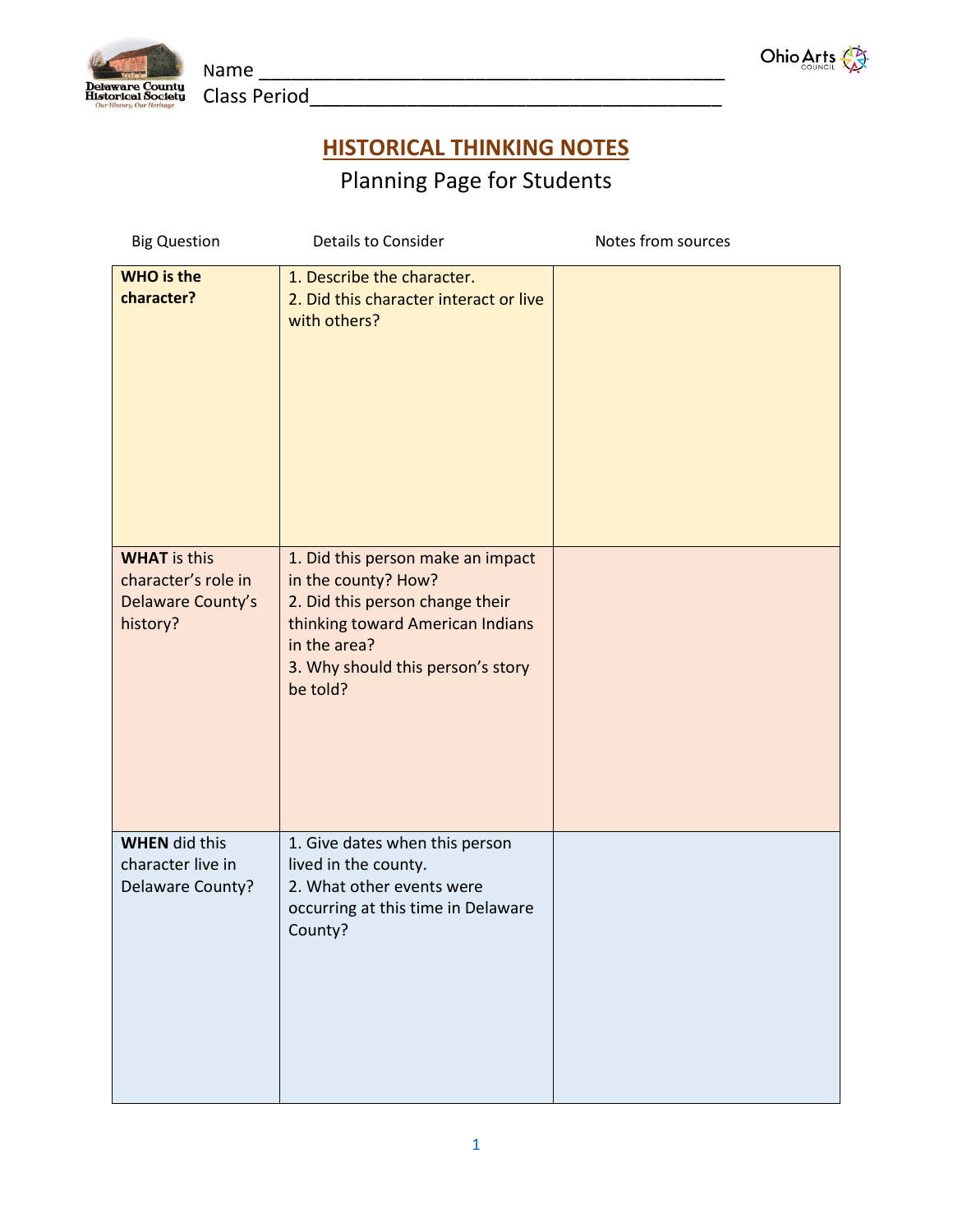



| <b>WHERE</b> in Delaware<br>County did this<br>character live?                   | 1. Why is 'where' they lived<br>important?<br>2. What natural resources were in<br>the area?<br>3. Were there other inhabitants<br>nearby?<br>4. What is the city or county now<br>called where this character lived?                                 |  |
|----------------------------------------------------------------------------------|-------------------------------------------------------------------------------------------------------------------------------------------------------------------------------------------------------------------------------------------------------|--|
| <b>WHY</b> did this<br>character act as<br>he/she did?                           | 1. Did this person act in fear,<br>compassion or self-defense?<br>Explain.<br>2. Did this person's actions affect<br>others? If so, how?                                                                                                              |  |
| In thinking of this<br>character, would<br>you have acted in<br>the same manner? | 1. Would you have acted in the<br>same manner? Why or why not?<br>2. Would you have acted out of<br>fear, compassion, or self-defense?<br>3. Would you have wanted to live<br>closer to others or would you have<br>preferred to be away from others? |  |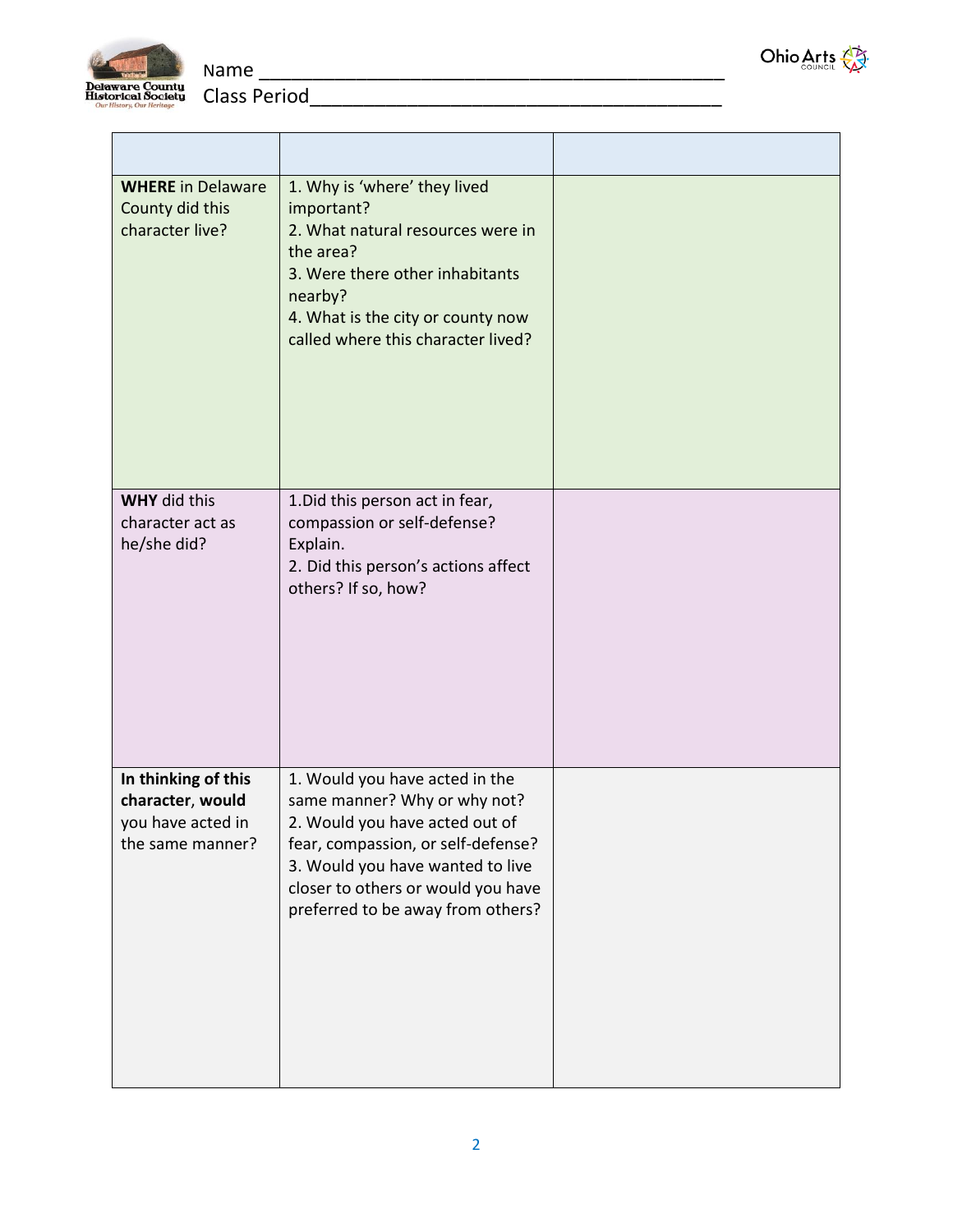



**Notes** 

**Class Period**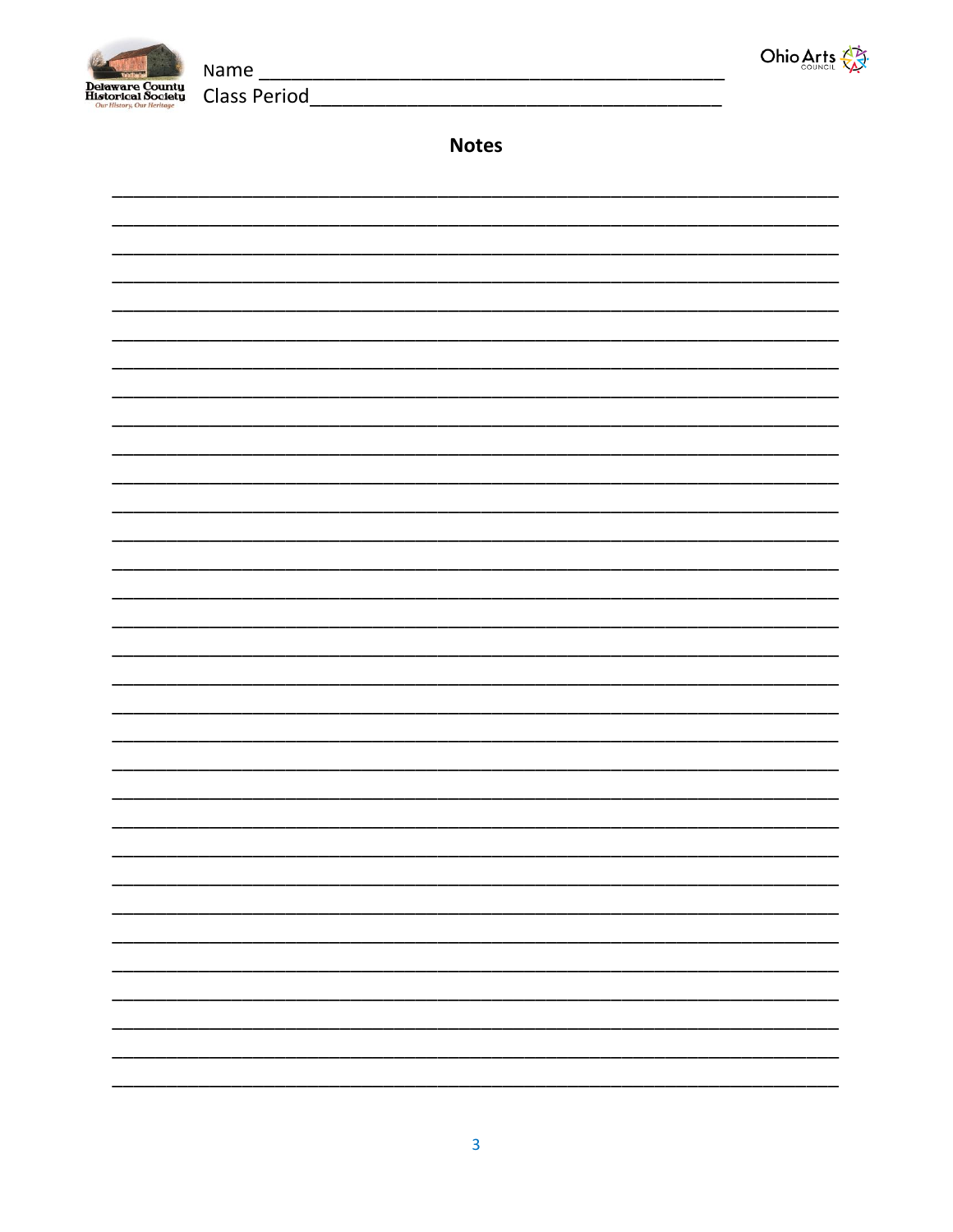



**Class Period** 

## **Resources Used**

(Include Title, Author, Year Published, Website, Pages read)